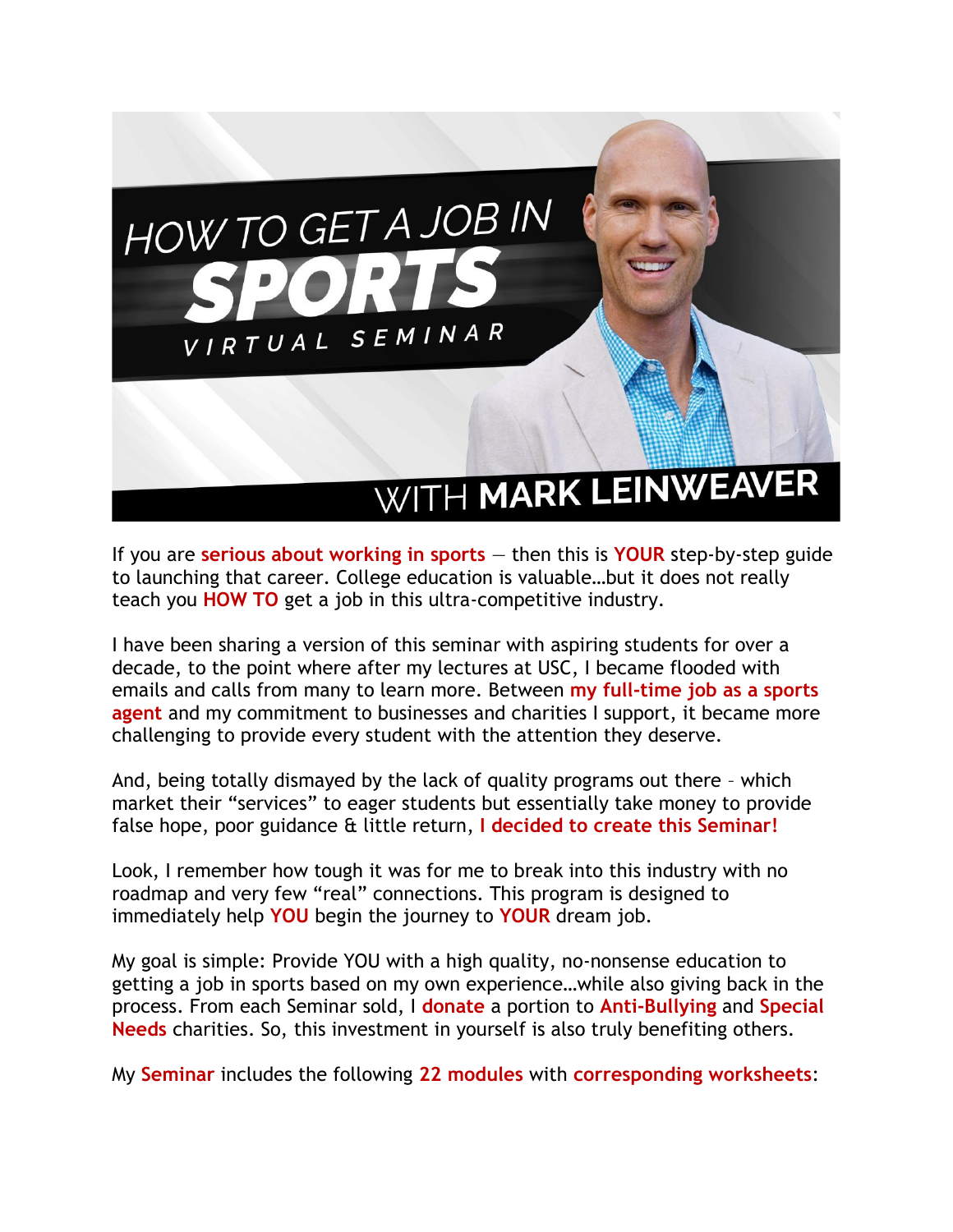**INTRODUCTION BE YOUR OWN GM IDENTIFY YOUR TALENT HOW TO IN COLLEGE WHERE TO IN COLLEGE MONEY, TIME & YOU STAY ON THEM! COLLEGE TO THE PROS THINK LIKE A PRO RESEARCHING IS THE JOB! YOUR COLLEGE TO "THE" COLLEGE PROSPECTING ALL COLLEGE LEVELS NOT-FOR-PROFITS ARE GRAND SLAMS THE PRO of NOT-FOR-PROFITS INFORMATIONAL INTERVIEWS BE AGGRESSIVE! TELL YOUR PARENTS HAVE YOU EARNED THE RIGHT? COVER LETTERS RESUME BREAKDOWN RESUME SUMMARY PAY IT FORWARD**

**© [www.markleinweaver.com](http://www.markleinweaver.com/)**